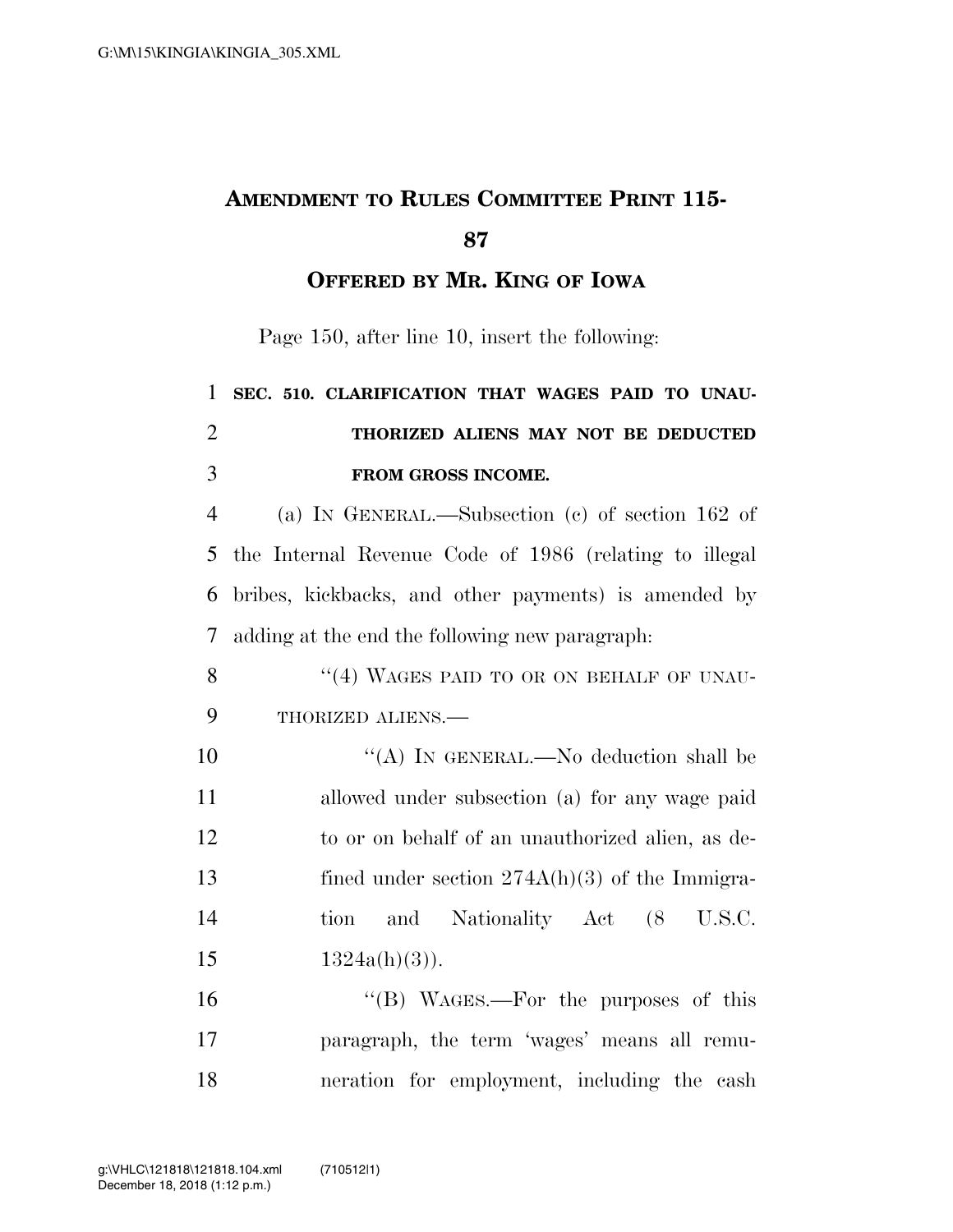value of all remuneration (including benefits) paid in any medium other than cash.

 ''(C) SAFE HARBOR.—If a person or other entity is participating in the E-Verify Program described in section 403(a) of the Illegal Immi- gration Reform and Immigrant Responsibility Act of 1996 (8 U.S.C. 1324a note) and obtains confirmation of identity and employment eligi- bility in compliance with the terms and condi- tions of the program with respect to the hiring (or recruitment or referral) of an employee, subparagraph (A) shall not apply with respect to wages paid to such employee.

 ''(D) BURDEN OF PROOF.—In the case of any examination of a return in connection with a deduction under this section by reason of this paragraph, the Secretary shall bear the burden of proving that wages were paid to or on behalf of an unauthorized alien.

20 "(E) LIMITATION ON TAXPAYER AUDIT. The Secretary may not commence an audit or other investigation of a taxpayer solely on the basis of a deduction taken under this section by reason of this paragraph.''.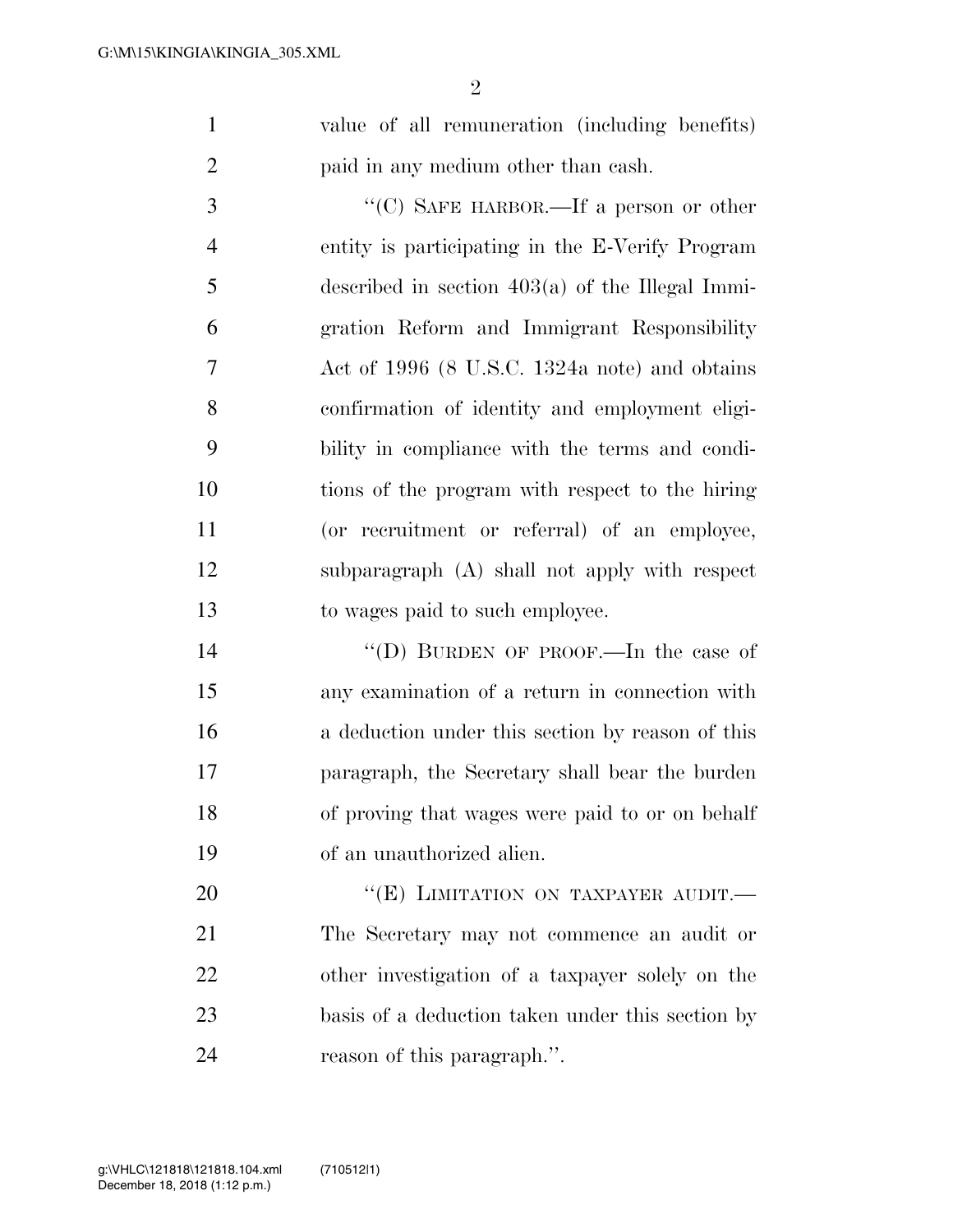(b) SIX-YEAR LIMITATION ON ASSESSMENT AND COLLECTION.—Subsection (c) of section 6501 of the In- ternal Revenue Code of 1986 (relating to exceptions) is amended by adding at the end the following new para-5 graph:

6 "(12) DEDUCTION CLAIMED FOR WAGES PAID TO UNAUTHORIZED ALIENS.—In the case of a return of tax on which a deduction is shown in violation of 9 section  $162(c)(4)$ , any tax under chapter 1 may be assessed, or a proceeding in court for the collection of such tax may be begun without assessment, at any time within 6 years after the return was filed.''. (c) USE OF DOCUMENTATION FOR ENFORCEMENT PURPOSES.—Section 274A of the Immigration and Na-tionality Act (8 U.S.C. 1324a) is amended—

16 (1) in subparagraph (b)(5), by inserting ", sec-17 tion 162(c)(4) of the Internal Revenue Code of 18 1986," after "enforcement of this Act";

19 (2) in subparagraph  $(d)(2)(F)$ , by inserting ", 20 section 162(c)(4) of the Internal Revenue Code of 21 1986," after "enforcement of this Act"; and

22 (3) in subparagraph  $(d)(2)(G)$ , by inserting 23 "section  $162(c)(4)$  of the Internal Revenue Code of 24 1986 or" after "or enforcement of".

25 (d) AVAILABILITY OF INFORMATION.—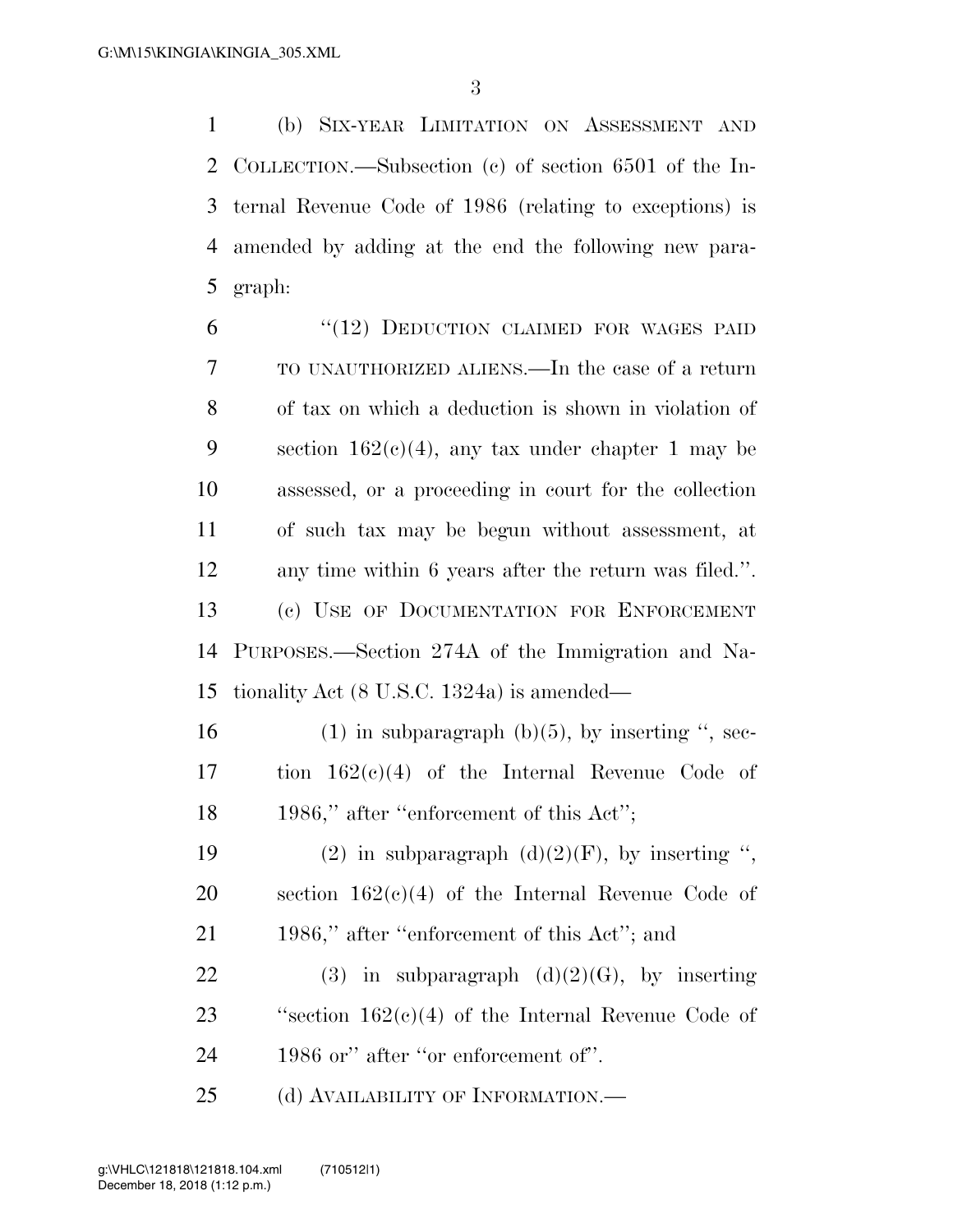| $\mathbf{1}$   | (1) IN GENERAL.—The Commissioner of Social                                        |
|----------------|-----------------------------------------------------------------------------------|
| $\overline{2}$ | Security, the Secretary of the Department of Home-                                |
| 3              | land Security, and the Secretary of the Treasury,                                 |
| $\overline{4}$ | shall jointly establish a program to share informa-                               |
| 5              | tion among such agencies that may or could lead to                                |
| 6              | the identification of unauthorized aliens (as defined                             |
| 7              | under section $274A(h)(3)$ of the Immigration and                                 |
| 8              | Nationality Act), including any no-match letter, any                              |
| 9              | information in the earnings suspense file, and any                                |
| 10             | information in the investigation and enforcement of                               |
| 11             | section $162(c)(4)$ of the Internal Revenue Code of                               |
| 12             | 1986.                                                                             |
| 13             | <sup>(2)</sup><br><b>DISCLOSURE</b><br>BY<br><b>SECRETARY</b><br>OF<br><b>THE</b> |
| 14             | TREASURY.                                                                         |
| 15             | $(A)$ In GENERAL.—Subsection (i) of sec-                                          |
| 16             | tion 6103 of the Internal Revenue Code of 1986                                    |
| 17             | is amended by adding at the end the following                                     |
| 18             | new paragraph:                                                                    |
| 19             | "(9) PAYMENT OF WAGES TO UNAUTHORIZED                                             |
| 20             | ALIENS.—Upon request from the Commissioner of                                     |
| 21             | the Social Security Administration or the Secretary                               |
| 22             | of the Department of Homeland Security, the Sec-                                  |
| 23             | retary shall disclose to officers and employees of                                |
| 24             | such Administration or Department—                                                |